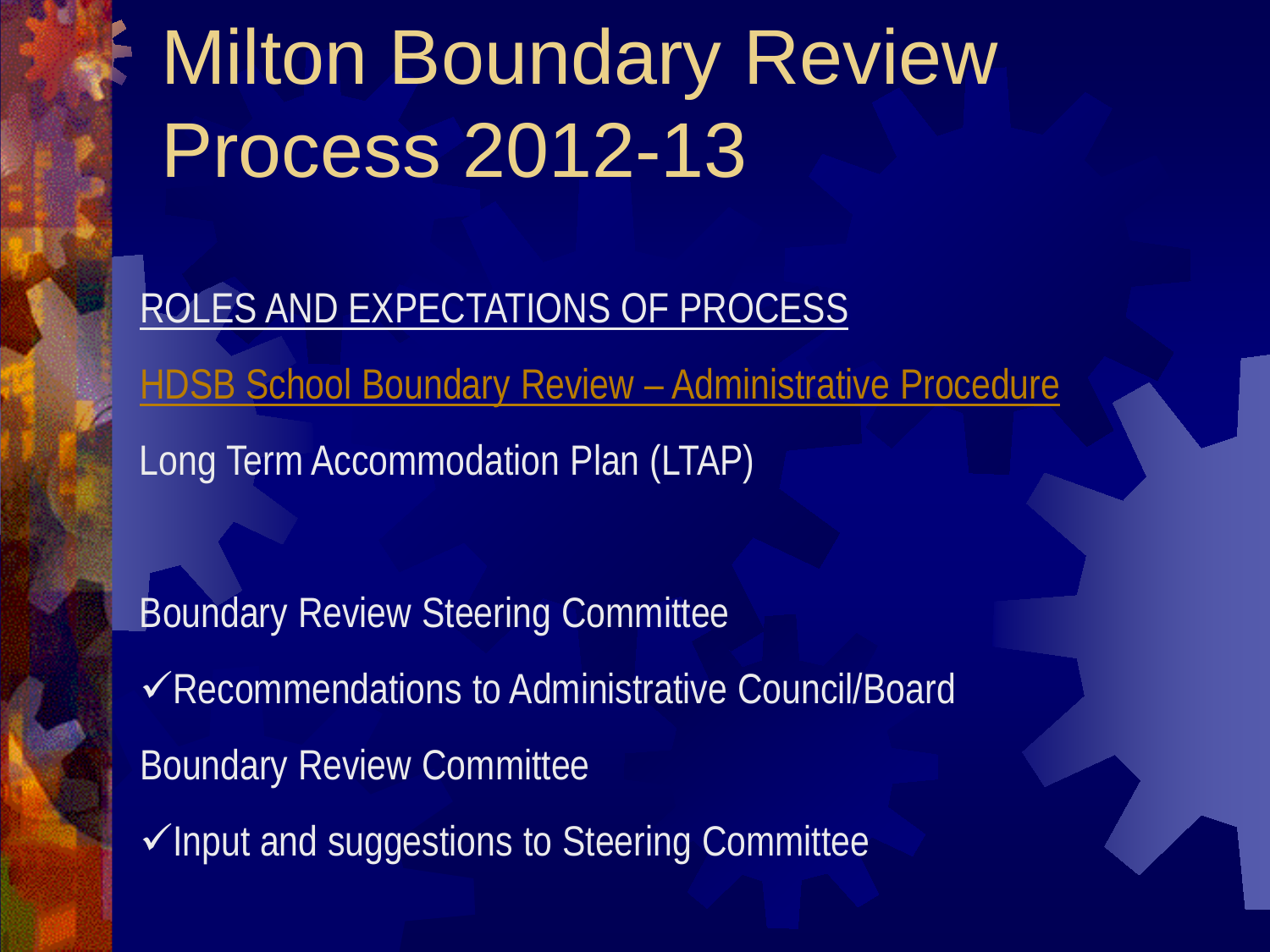# Boundary Review Committee

(Input to Steering Committee)

•Supercouncil members have served well in the past to implement Boundary Reviews in Milton

- Boundary Review Committee will hold membership from parents of affected areas through Supercouncil
- •Hawthorne Village Public School
- •Tiger Jeet Singh Public School
- •Bruce Trail Public School

•Other Supercouncil reps may attend as observers and resources to the committee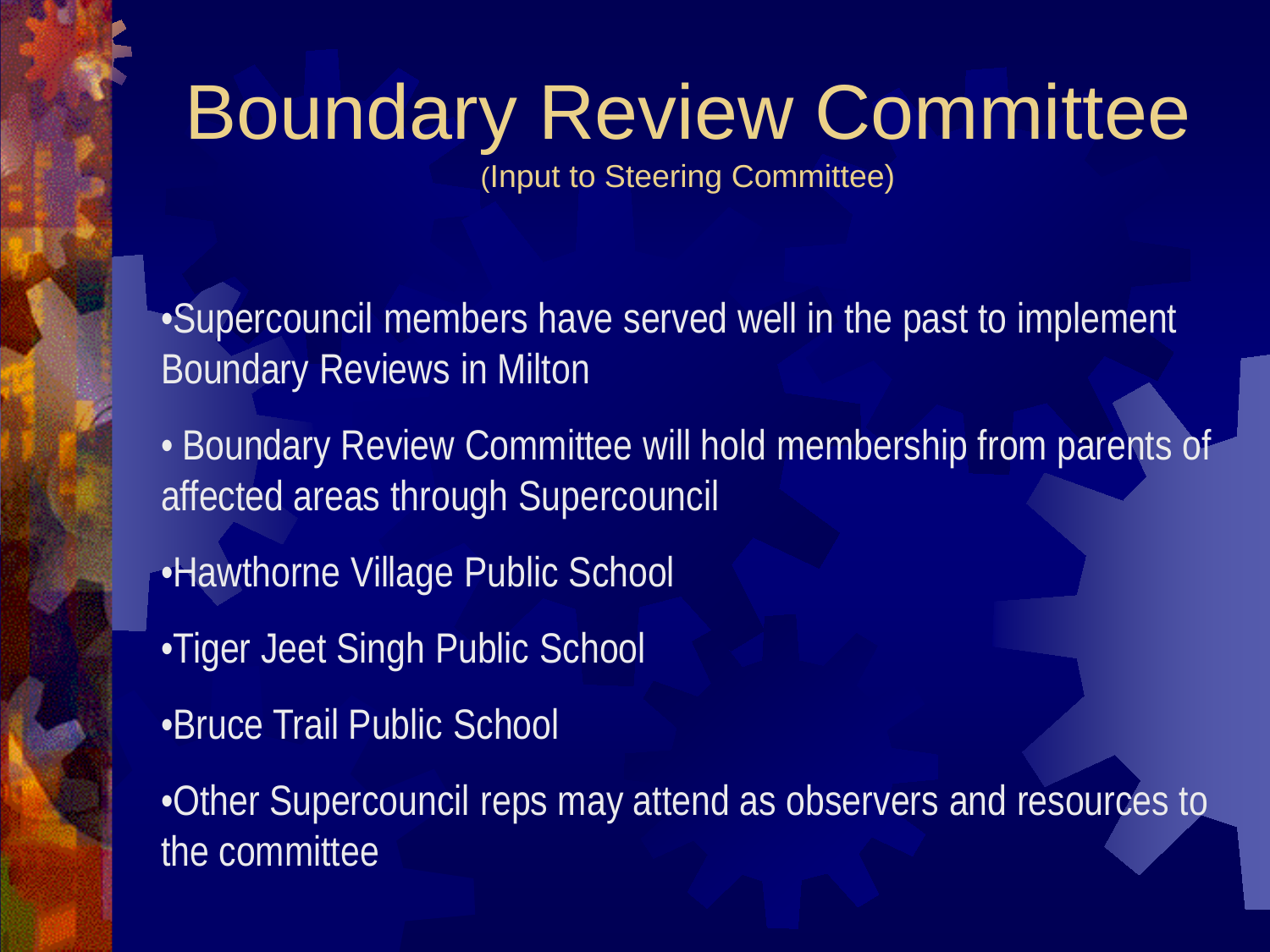### Boundary Review Timelines

BR will be implemented from November – March in order to meet the staffing timelines for schools

November – BRC meeting

•Input on strategies to develop options for Milton #7 **January** 

BRC/Supercouncil inform councils and community groups on chosen strategy – share timelines- receive any input – info posted on Board site

•Steering Committee meeting/BRC to review options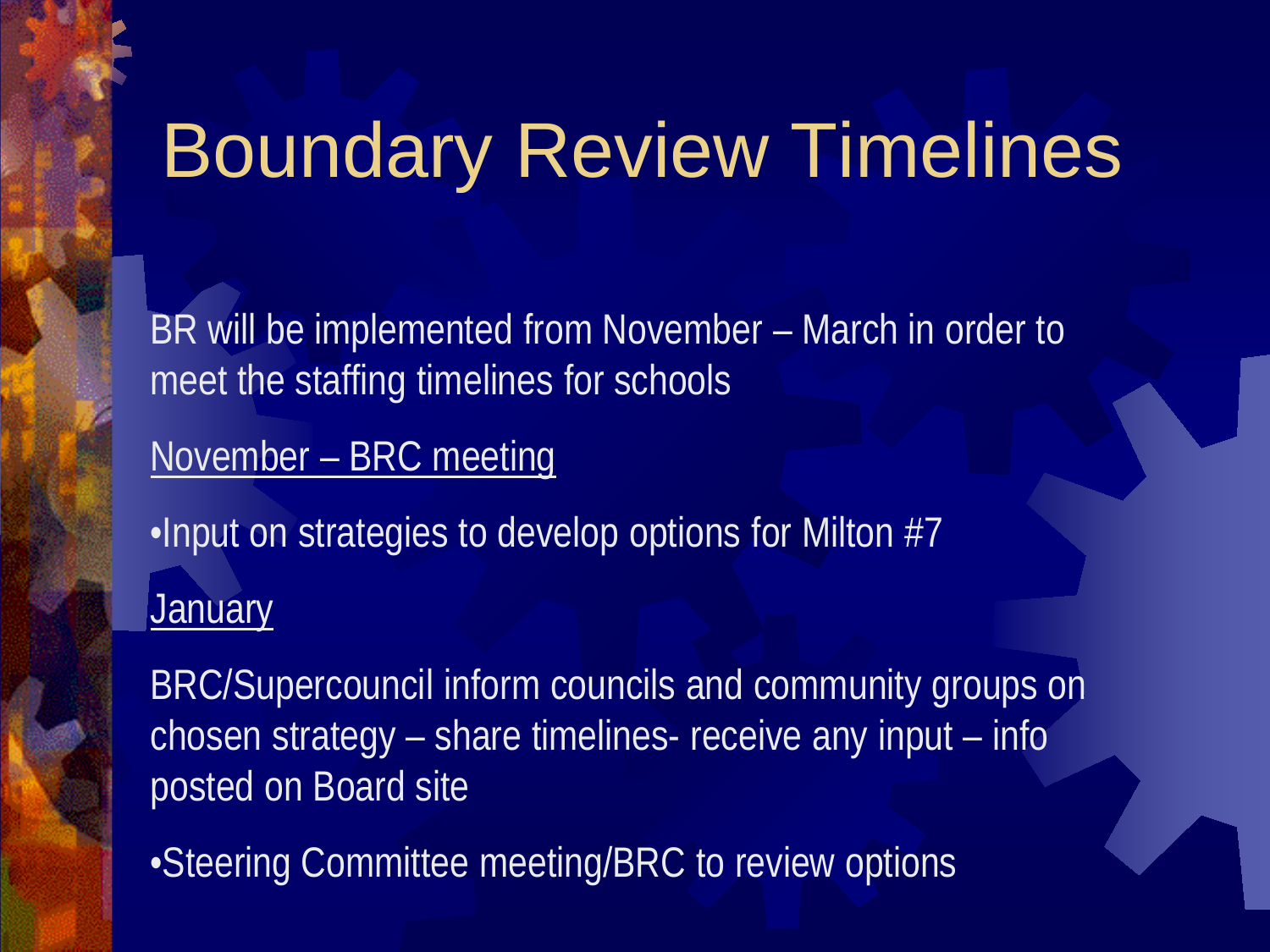## Boundary Review Timelines..

#### **February**

BRC/Supercouncil share options with councils and community Public Consultation BRC review feedback on consultation of options **March** 

Recommendations and report prepared for Admin Council and Board